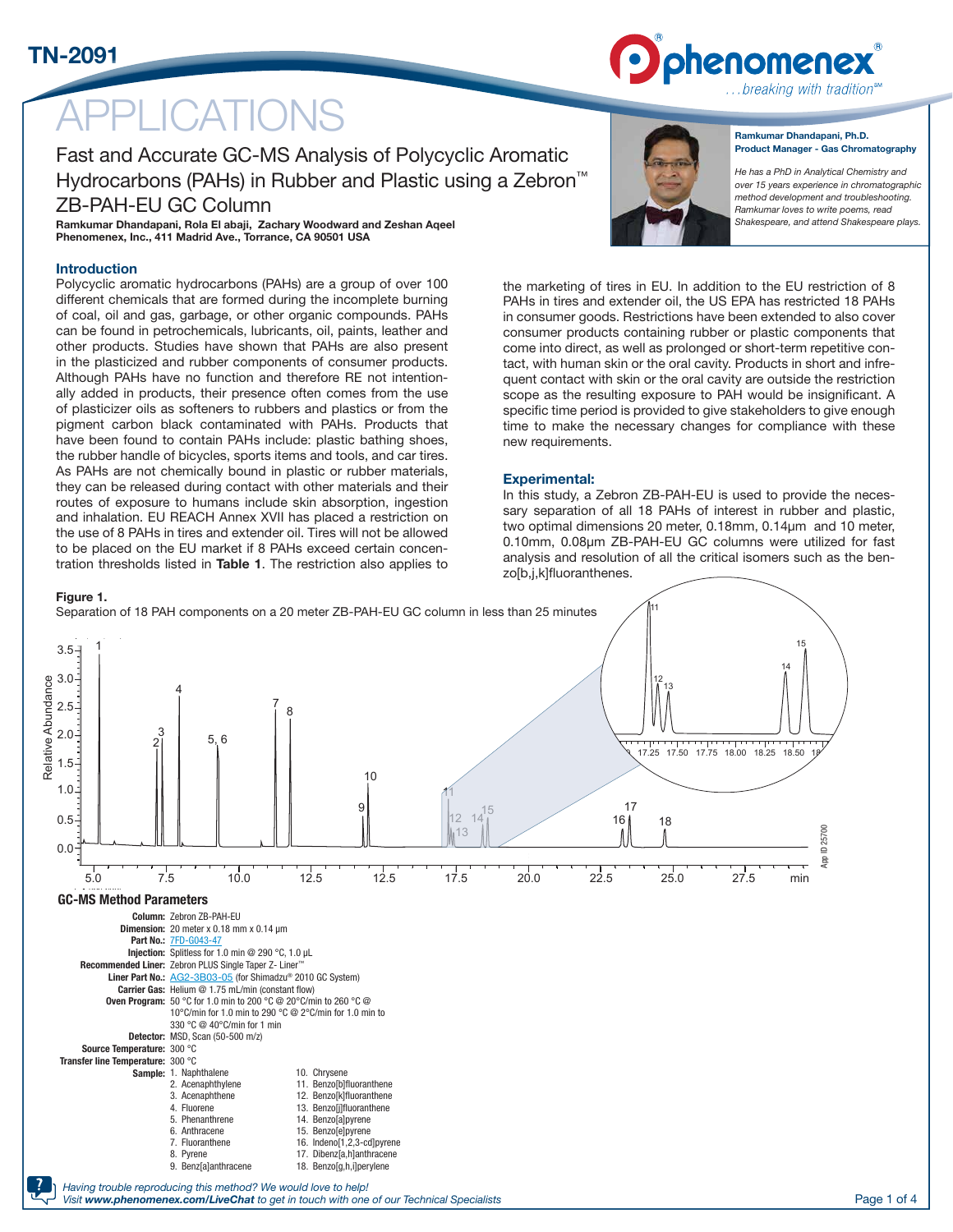## TN-2091



Figure 2. Fast Separation of 18 PAH components on a 10 meter ZB-PAH-EU GC column in less than 13 minutes



### GC-MS Method Parameters

|                                   | Column: Zebron™ ZB-PAH-EU                                                            |                            |  |  |
|-----------------------------------|--------------------------------------------------------------------------------------|----------------------------|--|--|
|                                   | <b>Dimension:</b> 10 meter $x$ 0.10 mm $x$ 0.08 $\mu$ m                              |                            |  |  |
|                                   | <b>Part No.: 7CB-G043-59</b>                                                         |                            |  |  |
|                                   | <b>Injection:</b> Split $(5:1)$ @ 320 °C, 1.0 $\mu$ L                                |                            |  |  |
|                                   | Recommended Liner: Zebron PLUS Single Taper Z- Liner™                                |                            |  |  |
|                                   | <b>Liner Part No.:</b> AG2-3B03-05 (for Shimadzu® 2010 GC System)                    |                            |  |  |
|                                   | <b>Carrier Gas:</b> Helium @ 0.68 mL/min (constant flow)                             |                            |  |  |
|                                   | <b>Oven Program:</b> 100 °C for 3.0 min to 200 °C @ 60°C/min to 270 °C @ 22°C/min to |                            |  |  |
|                                   | 300 °C @ 4.5°C/min to 330 °C @ 80°C/min for 0.5 min                                  |                            |  |  |
|                                   | <b>Detector:</b> MDS, Scan (50-500 m/z)                                              |                            |  |  |
| Source Temperature: 300 °C        |                                                                                      |                            |  |  |
| Transfer line Temperature: 330 °C |                                                                                      |                            |  |  |
|                                   | Sample: 1. Naphthalene                                                               | 10. Chrysene               |  |  |
|                                   | 2. Acenaphthylene                                                                    | 11. Benzo[b]fluoranthene   |  |  |
|                                   | 3. Acenaphthene                                                                      | 12. Benzo[kfluoranthene    |  |  |
|                                   | 4. Fluorene                                                                          | 13. Benzo[j]fluoranthene   |  |  |
|                                   | 5. Phenanthrene                                                                      | 14. Benzo[a]pyrene         |  |  |
|                                   | 6. Anthracene                                                                        | 15. Benzofelpyrene         |  |  |
|                                   | 7. Fluoranthene                                                                      | 16. Indeno[1,2,3-cd]pyrene |  |  |
|                                   | 8. Pyrene                                                                            | 17. Dibenz[a,h]anthracene  |  |  |
|                                   | 9. Benz[a]anthracene                                                                 | 18. Benzo[q,h,i]perylene   |  |  |
|                                   |                                                                                      |                            |  |  |
|                                   |                                                                                      |                            |  |  |

### Table 1.

Analyte details for 18 component PAHs analysis

| Peak No        | <b>Analyte Name</b>       | <b>Concentration</b><br>(ppm) | <b>Retention Time on a</b><br>20 m column (Figure 1)<br>(min) | <b>Retention Time on a</b><br>10 m column (Figure 2)<br>(min) |
|----------------|---------------------------|-------------------------------|---------------------------------------------------------------|---------------------------------------------------------------|
| $\mathbf{1}$   | Naphthalene               | 20                            | 5.15                                                          | 2.50                                                          |
| $\overline{2}$ | Acenaphthylene            | 10                            | 7.15                                                          | 4.32                                                          |
| 3              | Acenaphthene              | 10                            | 7.35                                                          | 4.43                                                          |
| 4              | Fluorene                  | 16                            | 7.95                                                          | 4.69                                                          |
| 5              | Phenanthrene              | 12                            | 9.25                                                          | 5.29                                                          |
| 6              | Anthracene                | 10                            | 9.32                                                          | 5.32                                                          |
| $\overline{7}$ | Fluoranthene              | 16                            | 11.25                                                         | 6.20                                                          |
| 8              | Pyrene                    | 16                            | 11.75                                                         | 6.45                                                          |
| 9              | <b>Benz</b> [a]anthracene | 4                             | 14.25                                                         | 7.57                                                          |
| 10             | Chrysene                  | 8                             | 14.50                                                         | 7.65                                                          |
| 11             | Benzo[b]fluoranthene      | 10                            | 17.25                                                         | 8.80                                                          |
| 12             | Benzo[k]fluoranthene      | 5                             | 17.35                                                         | 8.83                                                          |
| 13             | Benzo[j]fluoranthene      | $\overline{4}$                | 17.40                                                         | 8.87                                                          |
| 14             | Benzo[a]pyrene            | 8                             | 18.42                                                         | 9.27                                                          |
| 15             | Benzo[e]pyrene            | 5                             | 18.60                                                         | 9.35                                                          |
| 16             | Indeno[1,2,3-cd]pyrene    | 10                            | 23.25                                                         | 11.25                                                         |
| 17             | Dibenz[a,h]anthracene     | 16                            | 23.50                                                         | 11.35                                                         |
| 18             | Benzo[g,h,i]perylene      | 10                            | 24.75                                                         | 11.90                                                         |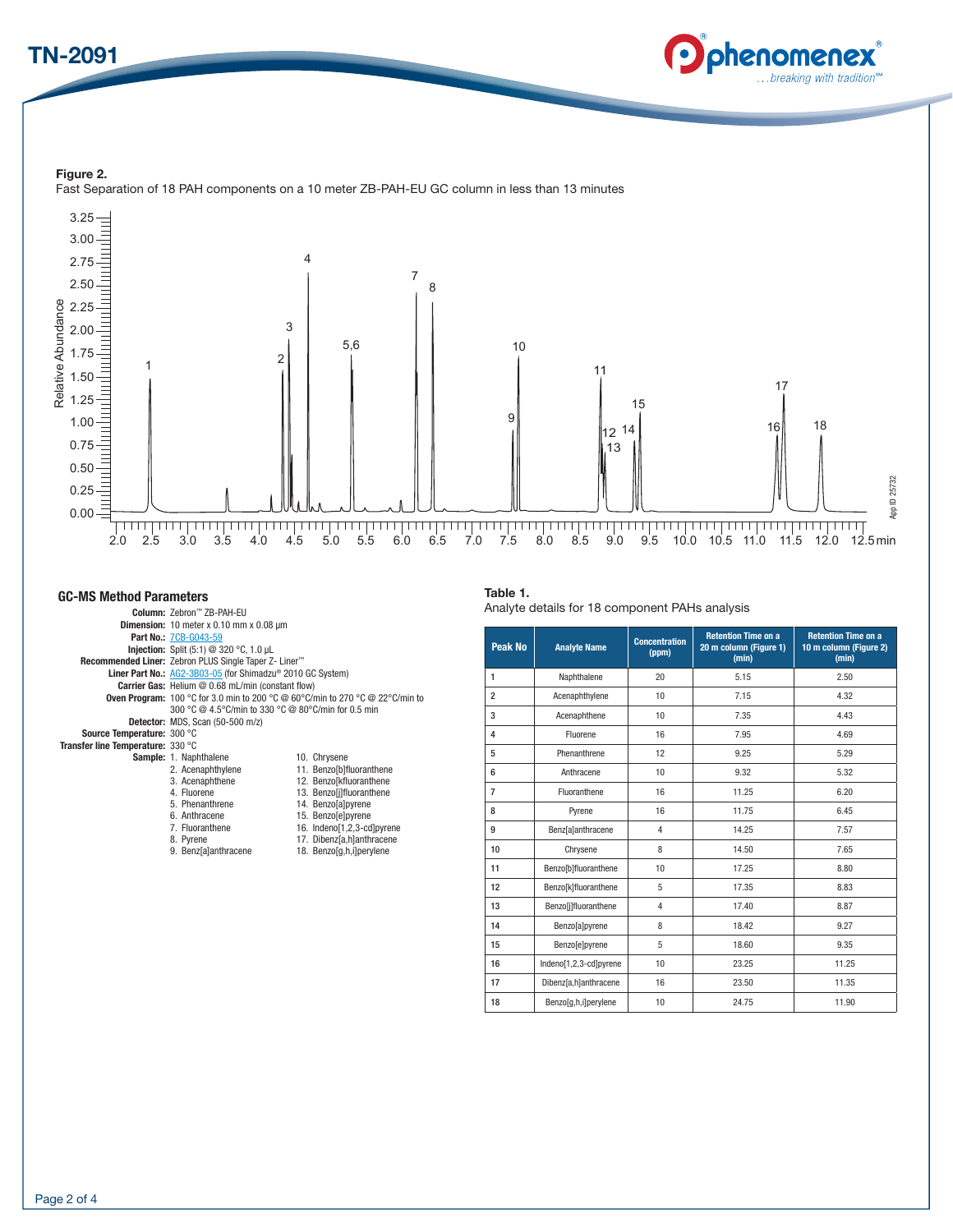

### Table 2.

List of PAH Components and Concentration Limits in Rubber or Plastic

| <b>Substance</b>                                                                                                                                                                                                        | <b>Scope and Limits</b>                                                                                                                                                                                                                                                                                                                                                                                                                                                                                                                                                                                                                                                                                                                                                                                                        |
|-------------------------------------------------------------------------------------------------------------------------------------------------------------------------------------------------------------------------|--------------------------------------------------------------------------------------------------------------------------------------------------------------------------------------------------------------------------------------------------------------------------------------------------------------------------------------------------------------------------------------------------------------------------------------------------------------------------------------------------------------------------------------------------------------------------------------------------------------------------------------------------------------------------------------------------------------------------------------------------------------------------------------------------------------------------------|
| Benzo[a]pyrene (BaP)<br>Benzo[e]pyrene (BeP)<br>Benz[a]anthracene (BaA)<br>Chrysene (CHR)<br>Benzo[b]fluoranthene (BbFA)<br>Benzo[k]fluoranthene (BjFA)<br>Benzo[j]fluoranthene (BkFA)<br>Dibenz[a,h]anthracene (BBAhA) | Consumer articles containing rubber or plastic components that come into direct as well as<br>prolonged or short-term repetitive contact with the human skin or the oral cavity, under normal or<br>reasonably foreseeable conditions of use.<br>There are two different limits, depending on the product type:<br>• Limit: 1 mg/kg (0.0001%).<br>Products include (among others):<br>• Sport equipment such as bicycles, golf clubs, racquets.<br>• House-hold utensils, trolleys / carts, baby walkers.<br>• Tools for domestic use.<br>• Clothing, footwear, gloves and sportswear.<br>• Watch-straps, wrist-bands, masks, head-bands.<br>• Limit: 0.5 mg/kg (0.00005%).<br><b>Products include:</b><br>• Toys (including activity toys).<br>• Childcare articles.<br>The limits are calculated by weight of the component. |

### Results and Discussion

Separation of PAH components with reasonable runtime is very important for evaluating them in articles made of plastic and rubber. The Zebron™ ZB-PAH-EU GC column offers a selective stationary phase that effectively separates the critical 18 PAH isomers. Represented in Figure 1 is the separation of 18 component PAH on a 20 meter x 0.18 mm x 0.14 µm ZB-PAH-EU GC column. The high selectivity and efficiency of the stationary phase provides excellent recognition of PAH components in less than 25 min. In addition, the column is equipped with Engineered Self Cross-Linking (ESC™) that provides an upper temperature limit of 340/360°C. Such high temperature limits are extremely helpful for elution of higher boiling point PAHs as well as to bake out matrix contaminants that can otherwise cause ghost peaks. For faster analysis, the same test mix was optimized on a 10 meter x 0.01 mm x 0.08 µm GC column. The optimized method separated 18 PAH components in less than 12 minutes as demonstrated in Figure 2. Such fast separation is possible because of the proprietary selectivity and optimal dimensions of ZB-PAH-EU GC column. Thus, ZB-PAH-EU GC column not only presents high resolution of critical pairs, but also provides fast GC-MS separation for high-throughput PAH analysis.

### **Conclusion**

The Zebron ZB-PAH-EU GC column can effectively separate the 18 PAH isomers, resolving all the critical and difficult to separate pairs while providing 340/360°C thermal stability, low column bleed at elevated temperatures, and consistent column inertness. This application shows a highly sensitive and selective method for PAH analysis in rubber and plastic products using the Zebron ZB-PAH-EU GC column that provides fast and reliable PAH analysis.